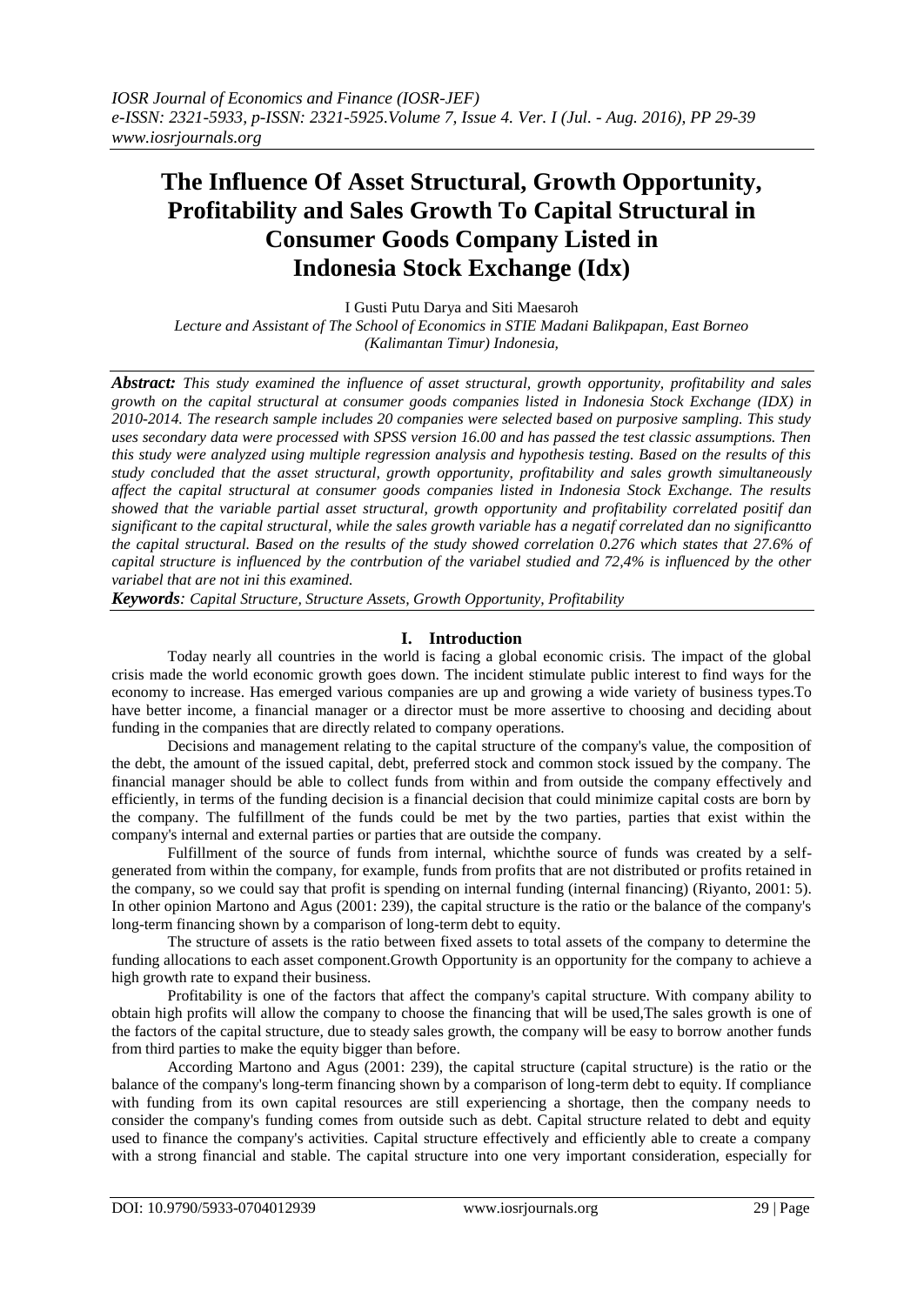activities in the capital market. With a stable financial statements, will attract investors to infuse capital into the company through one of the information derived from the financial statements issued.

The structure of assets is the ratio between fixed assets to total assets of the company to determine the funding allocations to each asset component. The higher the asset structure that exist within the company, then the company is likely to be easier to get a loan from a third party for their capital needs.

Growth Opportunity is an opportunity for the company to achieve a high growth rate to expand its business. Companies that have high levels of growth opportunity that will tend to require larger funds to finance such growth in the future so that it will influence the decision of the company's capital structure.

Profitability is one of the factors that affect the company's capital structure. With perusaahaan ability to obtain high profits will allow the company to choose the financing that will be used, either using internal financing or borrowed from a third party. Brigham and Houston (1996: 36) manyatakan that companies with high growth rates tend to be more use of debt capital compared sediri, while companies with a high return rate debt generally used in relatively small quantities.

The sales growth is one of the factors of the capital structure, due to steady sales growth, the company will be easy to borrow funds from third parties to increase the capital of the company because the company will get a stable cash flow. If the company easily get a loan.

The manager of the company can choose any funding will be used. However, the company must recall that the decision of funding or financing is important to note that the company can continue to run the company considering the number of businesses in the competitive global world.

In this, researcher used a consumer goods company as a research object because consumer goods company is a company that is very influential on the economy for public. If the company does not take an optimal decision capital structure, it will make an affect to the company's business competition in consumer goods company, and it will make an affect to the economy of people who use the products of the consumer goods company.

The formulation of the problem in this research are: (1). Is the asset structure, growth opportunity, profitability and sales growth simultaneously positive and significant impact on the capital structure at consumer goods companies listed in Indonesia Stock Exchange (BEI)?. (2). Is the asset structure, growth opportunity, profitability and sales growth partially influence positive and significant impact on the capital structure of consumer goods companies listed in Indonesia Stock Exchange (BEI)? (3). Do Variable Profitability is more dominant among asset structure, growth opportunity, and sales growth on the capital structure at consumer goods companies listed in Indonesia Stock Exchange?

# **2.1 Structure Assets**

# **II. Literature Review**

Asset is anything owned enterprises. Assets can be classified as fixed assets, current assets, intangible assets and other assets. Classifications is exactly what is called the asset structure. Munawir (2002: 14) explains that there are two types of assets used in the company, ie current assets and fixed assets. Current assets are cash and other assets that can be expected to be disbursed or exchanged into cash, sold and consumed in a subsequent period, a maximum of one year in normal activities of the company turnover. And the fixed assets are assets owned companies who physically appears. Assets that should be provided for the operation, during the accounting period lasted a class of current assets. Meanwhile, assets that should be provided to the company's operations is permanently fixed assets.

Asset structure is in proportion or ratio between fixed assets to total assets. Total assets are the sum of all the company's assets are comprised of fixed assets, current assets and other assets whose value balanced with total liabilities and equity (Margaretha, 2003: 108). The structure of assets is one of the important factors in capital structure or financing decisions of a company, because if the company is experiencing financial difficulties in paying the debt, intangible assets and fixed assets owned by the company can be used as collateral. In addition, tangible fixed assets were used as collateral may reduce the risk of bankruptcy of the company.

# **2.2 Growth Opportunity**

A company that has a chance or an opportunity to grow or achieve a growth rate of developing submit their company. Growth opportunity can be defined as an improvement that occurred in the company. The higher the growth, the more likely companies to gain huge profits, but the higher the company will require a larger fund. Companies that have rapid growth rates tend to use the resources derived from debt rather than issuing equity. Brigham and Houston (1996: 39) says that companies with high growth rates tend to use debt (bonds) than companies that slow growth.

Companies that have high growth rates require higher funding for business expansion in the future. Internal funds will not be enough to finance the large expansion fund. Companies that are at high growth rates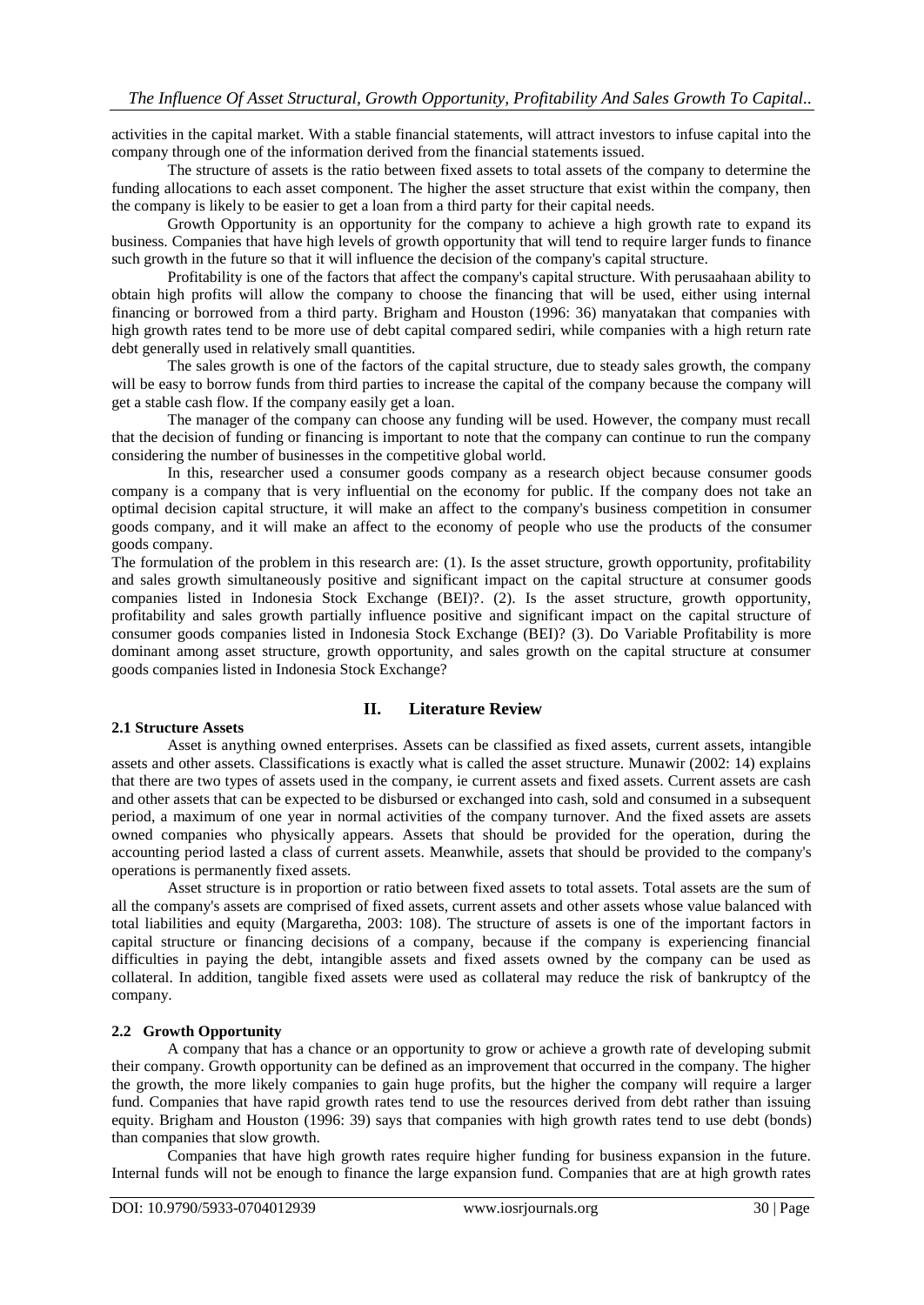also tend to be exposed to situations of high information gap between managers and investors is causing the share capital is greater than the capital debt. Companies that have high growth rates are generally a small company (Habibah, 2002).

A company that has a chance or an opportunity to grow or achieve a growth rate of developing submit their company. Growth opportunity can be defined as an improvement that occurred in the company. The higher the growth, the more likely companies to gain huge profits, but the higher the company will require a larger fund. Companies that have rapid growth rates tend to use the resources derived from debt rather than issuing equity. Brigham and Houston (1996: 39) says that companies with high growth rates tend to use debt (bonds) than companies that slow growth.

Companies that have high growth rates require higher funding for business expansion in the future. Internal funds will not be enough to finance the large expansion fund. Companies that are at high growth rates also tend to be exposed to situations of high information gap between managers and investors is causing the share capital is greater than the capital debt. Companies that have high growth rates are generally a small company (Habibah, 2002).

# **2.3 Profitability**

RJ (2001: 35) reveals that profitability is the company's ability to earn a profit for a certain period.Profitability is the result of net income from a number of policies and decisions. Profitability is also a factor that should receive attention is important, due to the company can survive, a company must be in favorable circumstances (profitable). Without the gain, it will be difficult company to attract capital from outside.

Profitability of a company can be measured using profitability ratios in the context of ratio analysis. The profitability ratio can then be compared to the ratio in the last year. Profitability ratio aims to measure the company's ability to generate profits by using the resources of the company, such as: assets, capital or pernjualan companies (Sudana, 2011: 22). In this study, the ratio used is Return on Equity (ROE), which is the ratio of net profit after tax and total equity. Return on equity is a measure of income available for business owners who invest capital in the company. In addition to this ratio, the company in view of the extent of development or the company's sales growth with existing capital in the company (Shamsuddin (2004: 64).

Stable sales can facilitate the company in production, both in terms of inventory, labor, equipment and even the funding requirements. If a sale is stable, then the revenue will continue to rise, and it affects the capital itself. If the sale of the company is stable, will allow the company to obtain additional funding from external parties.

# **2.4 Sales Growth**

With the sale of a stable or increase, the projected profit generated will also increase. This will directly affect the size of their own capital in the company. Own capital consists of ordinary shares and retained earnings will increase along with increasing operating income and will impact the company's capital structure optimality. For companies with a high growth rate, the trend of using debt is greater than those of companies with a low growth rate (Halim, 2007: 92).

There is also a company that harnesses the profit generated from the sale to expand external capital, because the company has a stable profit will be with the young get loans from banks or other third parties. This is in accordance with the Brigham and Houston (2011: 39) who explains that companies with relatively stable sales can more safely obtain more loans and burden remains higher than the company whose sales are not stable. But at the same time, companies are growing more rapidly often face greater uncertainty, which tends to reduce the desire to use the debt (Brigham and Houston, 2001). This is consistent with that presented by Sartono (2001: 248), a company with sales relatively stablemeans having the cash flow is relatively stable, it can use a larger debt than companies that do not have the cash flow is not stable.

## **2.5 Capital Structure**

One of the factors that make the company competitive in the long term because of the strong capital structure that is run by the company. Capital structure refers to the options that are used by a company to finance its assets. The capital structure is not a simple choice of funds, due to pemelihan appropriate capital structure and optimal it will affect the continuity of the company.

According to Martono and Agus (2001: 239) capital structure is the ratio or balance of long-term financing of companies directed by the ratio of long-term debt to equity. So it can be concluded that the capital structure of the company is a combination of its own capital (equity) and corporate debt (debt). The company can meet its capital requirements using internal funding sources or originating from within the company itself or externalfunds from outside the company. Most companies combine funds from internal and external parties.Funds from outside the company used as a last alternative if the funds of the company are not sufficient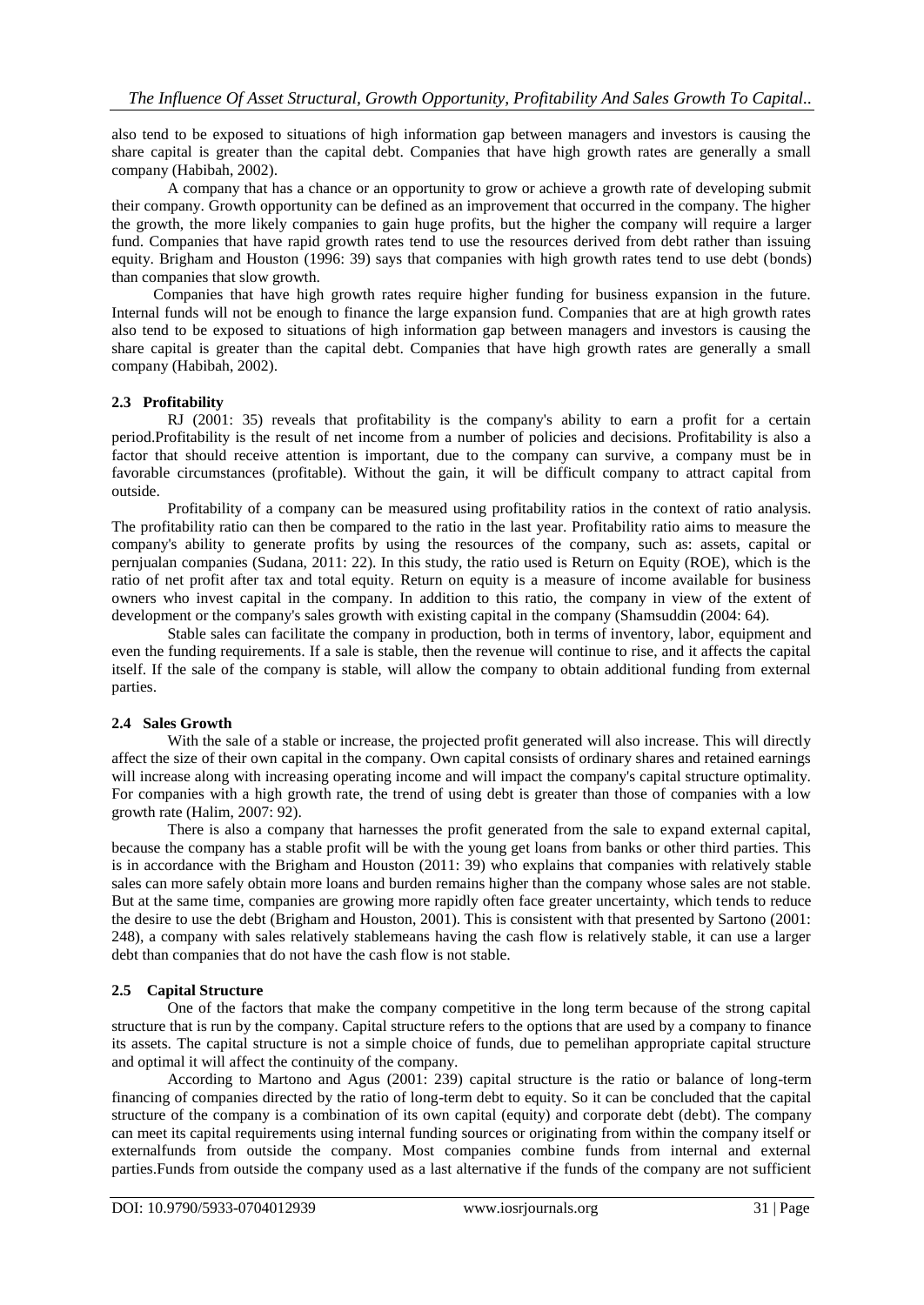to finance the company's operations. External funds are used in the form of debt. If the company uses debt, the burden still borne by the company in the form of interest expense, whereas if the company uses its own capital, then that will be raised is the opportunity cost.

Companies must optimize the capital structure of the company, optimizing the balance to be used in the company's capital, both internal and external capital. This is consistent with the theory of Weston and Brigham (1994: 180) which says that the optimal capital structure of a company is a combination of debt and equity that maximizes the company's stock price. The capital structure of the company to change its treatment to get a good balance and will gain greater profits from such companies as proposed by Hanafi (2004: 297), the Company may make changes to the capital structure in order to achieve optimal capital structure in the company.The hypothesis formulated on the basis of a frame of mind which is a temporary answer to the problem formulated. In this research may be withdrawn hypothesis that allegedly: (H-1) Asset Structure, Growth Opportunities, Profitability and Sales Growth simultaneously have a positive and significant impact on Capital Structure. (H2).Asset Structure, Growth Opportunities, Profitability and Sales Growth partially has a positive and significant impact on Capital Structure. (H3).Profitability has more dominant influence on the capital structure compared to variable asset structure, growth opportunity and sales growth.

# **III. Methodology**

# **3.1 Data Research**

# **3.1.1 Types and Sources of Data**

The data used in this research is secondary data from the financial statements of the companies studied consumer goods. Secondary data is data obtained by researchers indirectly through intermediary media or data that have been collected by the data collecting agency and published to the public who use the data for a research (Kuncoro, 2009: 148).

Data of the consumer goods company's financial statements for 2010-2014 were collected and obtained from the official website of Indonesian Capital Market Electronic Library (www.icamel.id) and the Indonesia Stock Exchange [\(www.idx.co.id\)](http://www.idx.co.id/).

## **3.1.2 Data collection technique**

The data used in this research is secondary data to obtain the expected results of the study, the authors need a variety of data and information in support of this research. Methods of data collection by the author in this research that uses the methods of documentation.

This method is done by recording the data that have been published by the institutions collecting data. Collecting and reviewing secondary data in the form of financial statements of the consumer goods company listed in Indonesia Stock Exchange 2010-2014. To obtain and collect consumer goods company financial statements that will be used in this study, the authors conducted a search of data that has been published through the official website of Indonesia Stock Exchange for further analysis by researchers.

# **3.2 Population and Sample**

The population used in this study is a consumer goods company listed on the Indonesia Stock Exchange that its financial reports from 2010-2014. The samples in this study is based on a purposive sampling technique that is non random sampling technique sampling. So from population consumer goods companies as many as 36 companies, obtained samples are 20 consumer goods company.

## **Operational Definitions Variable**

The study involved five (5) research variables consist of one (1) dependent variable and four (4) independent variables were classified as follows:

## **Assets Structure**

The structure of assets is the value of assets that can be pledged as collateral by the company when the company made loans to external parties. The use of fixed assets in the measurement of this variable because the assets can provide a picture of the size of its usable collateral to repay their debts. The structure of the asset can be calculated using the formula:

$$
Structure\,\,Assets = \frac{Assets}{Total\,\,Assets}
$$

# **Growth Opportunity**

Growth Opportunity, a company that has a chance or an opportunity to achieve high growth rates. Growth opportunity can be measured using the difference between the assets of the current year with the previous assets are then compared with the assets of the previous year.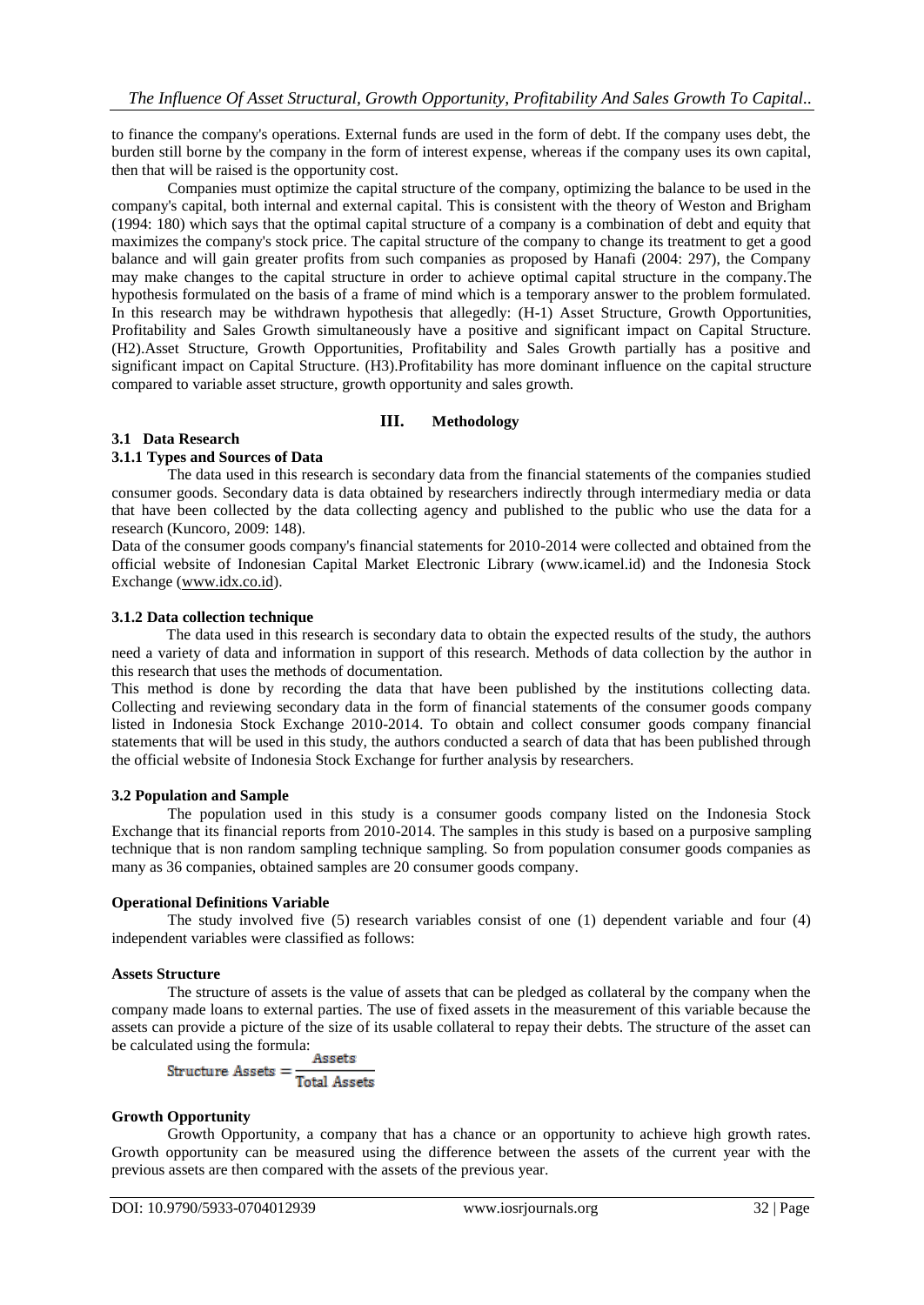$$
Growth \text{ Operator} \text{t} = \frac{\text{Total Asset (t)} - \text{Total Asset (t - 1)}}{\text{Total Asset (t - 1)}}
$$

# **Profitability**

Profitability is the company's ability to generate earnings in a given period in running operations. In this study, the level of profitability is measured by using a ratio of Return on Equity (ROE). This ratio is used to measure how much revenue (income) available to owners of the company (both common shareholders and preferred shareholders) on the capital they invested in the company (Syafri, 2008: 305).<br>Net Profit After Market

Return On Equity  $=$ Equity

## **Sales Growth**

The sales growth is measured by the change in sales of current period sales comparisons were decreased by the previous period to sales in the previous period. The growth rate of sales can be formulated with:

Sales Growth = 
$$
\frac{\text{(Total Sales (t) - Total Sales (t - 1)}}{\text{(Total Sales (t - 1)}}
$$

# **Capital Structure**

The capital structure is an overview of the form of the proportion of financial companies, the proportion between the capital itself with debt. In this study, the company's capital structure is measured by debt-to-equity ratio (DER). DER shows the company's ability to meet the total debt (total debt), based on its own capital. DER can be obtained by the formula:

$$
DER = \frac{Total \t Det}{Total \t Capital}
$$

## **3.3 Methodology Analisys**

## **3.3.1 Classical Assumption Test**

Test classical assumption is the statistical requirements to be met by multiple linear regression analysis. The analytical tool used to demonstrate the significance of that with the classical assumption. There are four (4) tests performed in the classic assumption test, yaiitu normality test, multicollinearity, autocorrelation and heteroscedasticity test.

## **3.3.2 Test Multiple Regression Analysis**

Multiple regression analysis is used to predict how changes in the value of the dependent variable when the independent variable value increased or decreased in value (Sugiyono, 2008: 277). Multiple regression equation can be written as follows:

$$
Y = a + b1x1 + b2X2 + b3X3 + b4X4 + e
$$

From the results above equation, the confidence level used 95% and 5% error level will be done some other statistical tests, namely:

1. Test Correlation Coefficient (R)

Multiple correlation coefficient is a number that shows the relationship between two or more independent variables together with one dependent variable (Sugiyono, 2008: 230). The formula used in the test koefisie correlation is as follows (Sugiyono, 2007: 218):

$$
\textit{R} = \frac{\beta_1 \sum X_1 \, Y_1 \ + \ \beta_2 \sum X_2 \, Y_2 \ + \ \beta_3 \sum X_3 \, Y_3 \ + \ \beta_4 \sum X_4 \, Y_4}{{\sum y^2}}
$$

2. Test The coefficient of determination (R2)

The coefficient of determination (R2) to measure how far the ability of the model to explain variations in the dependent variable (Ghozali, 2011: 97). It can be seen from the formula coefficient of determination is as follows :

$$
Kd = r 2 \times 100\%
$$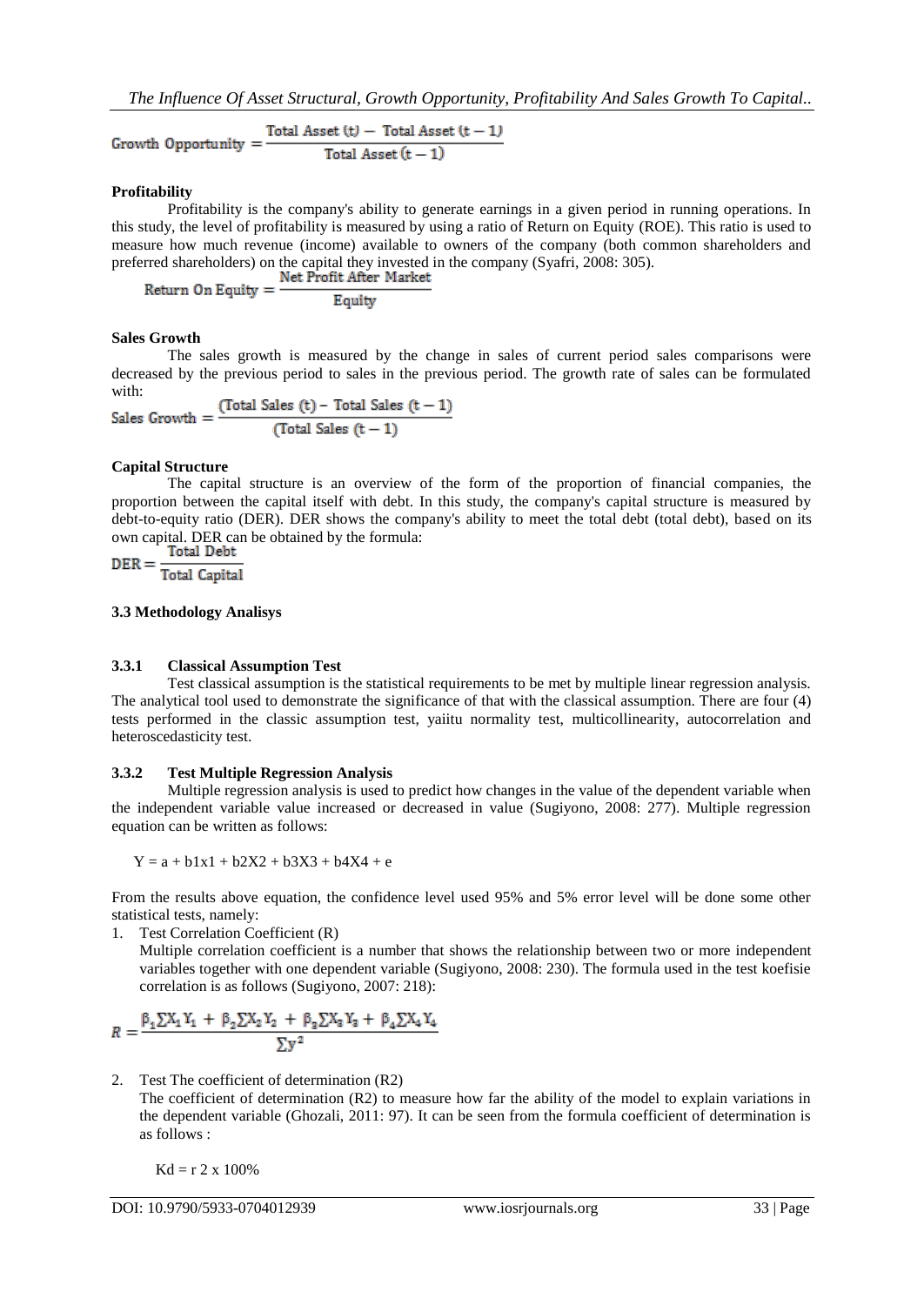#### **IV. RESULTS**

#### **4.1. Descriptive Statistics Analysis**

Descriptive statistics were used to indicate the amount of data used in this study. Descriptive statistics table shown in the table SPSS 16.0 includes data (N), the maximum and minimum data values, the average value and standard deviation of the variable asset structure, growth opportunity, profitability and sales growth **Table 1.** Descriptive Statistic Table

|                       |     | <b>Descriptive Statistics</b> |         |       |                |
|-----------------------|-----|-------------------------------|---------|-------|----------------|
|                       | N   | Minimum                       | Maximum | Mean  | Std. Deviation |
| Struktur Modal        | 100 | .10                           | 3.03    | .7606 | .54890         |
| Struktur Aktiva       | 100 | .09                           | .83     | .3211 | .17312         |
| Growth Opportunity    | 100 | $-0.13$                       | .82     | .1662 | .15689         |
| <b>Profitabilitas</b> | 100 | .01                           | 1.44    | .2476 | .26779         |
| Pertumbuhan Penjualan | 100 | $-.40$                        | 3.48    | .2069 | .39794         |
| Valid N (listwise)    | 100 |                               |         |       |                |

Resources: Data was processed by SPSS 16.0

In Table 1 shows the number of observations made by researchers counted 100 data. The mean value or average variable asset structure at 0.3211 with the lowest value of the asset structure is 0:09 and the highest value of 0.83. Standard deviation is generated in the structure of assets of 0.1731

#### **4.2 Classical Assumption Test**

Classic assumption test is used to determine whether there is residual normality, multicollinearity, autocorrelation and heteroscedasticity in the regression model.

#### **4.2.1. Normality test**

According Ghozali (2013: 160) normality test aims to test whether the regression model, or residual confounding variables have a normal distribution. regersi good models is to have a normal distribution of data. Normality test results can be displayed in tabular form along with an explanation with SPSS version 16.0. This normality test results using a probability plot is seen by normal .Distribusi histogram graph will form a straight line and has a spread of dots that follow a diagonal direction. this indicates normal regression models and meet the assumption of normality.

#### Normal P-P Plot of Regression Standardized Residual



**Pigure 1.** Normality P-Plot Capital Structure

Normal P-plot to the capital structure shows the distribution of the data points spread around the capital structure as well as the diagonal axis line by a diagonal direction, this means that the capital structure variables in this study had a normal distribution or showing a regression model that can be said of normality.

### **4.2.2. Multicolinearity Test**

Multicolinearity testing is intended to test whether the regression model found a correlation between independent variables or independent variables. A good regression model should not happen correlation between the independent variable, then this variable is not orthogonal. Orthogonal variable is the independent variable is equal to zero. Multikolinieritas of this test is the value of VIF <10 or tolerance values> 10.

**Table2** Multicolinearity Testing

|       |                       |                             | Coemcients" |                              |         |      |                         |            |
|-------|-----------------------|-----------------------------|-------------|------------------------------|---------|------|-------------------------|------------|
|       |                       | Unstandardized Coefficients |             | Standardized<br>Coefficients |         |      | Collinearity Statistics |            |
| Model |                       |                             | Std. Error  | Beta                         |         | Sig. | Tolerance               | <b>VIF</b> |
|       | (Constant)            | 245                         | 109         |                              | 2.255   | 026  |                         |            |
|       | Struktur Aktiva       | 600                         | .289        | .189                         | 2.078   | 040  | .883                    | 1.133      |
|       | Growth Opportunity    | 828                         | .327        | .237                         | 2.529   | .013 | .836                    | 1.197      |
|       | Profitabilitas        | 836                         | 176         | .408                         | 4.755   | 000. | 993                     | 1.007      |
|       | Pertumbuhan Penjualan | $-.106$                     | .122        | $-.077$                      | $-.871$ | 386  | .939                    | 1.065      |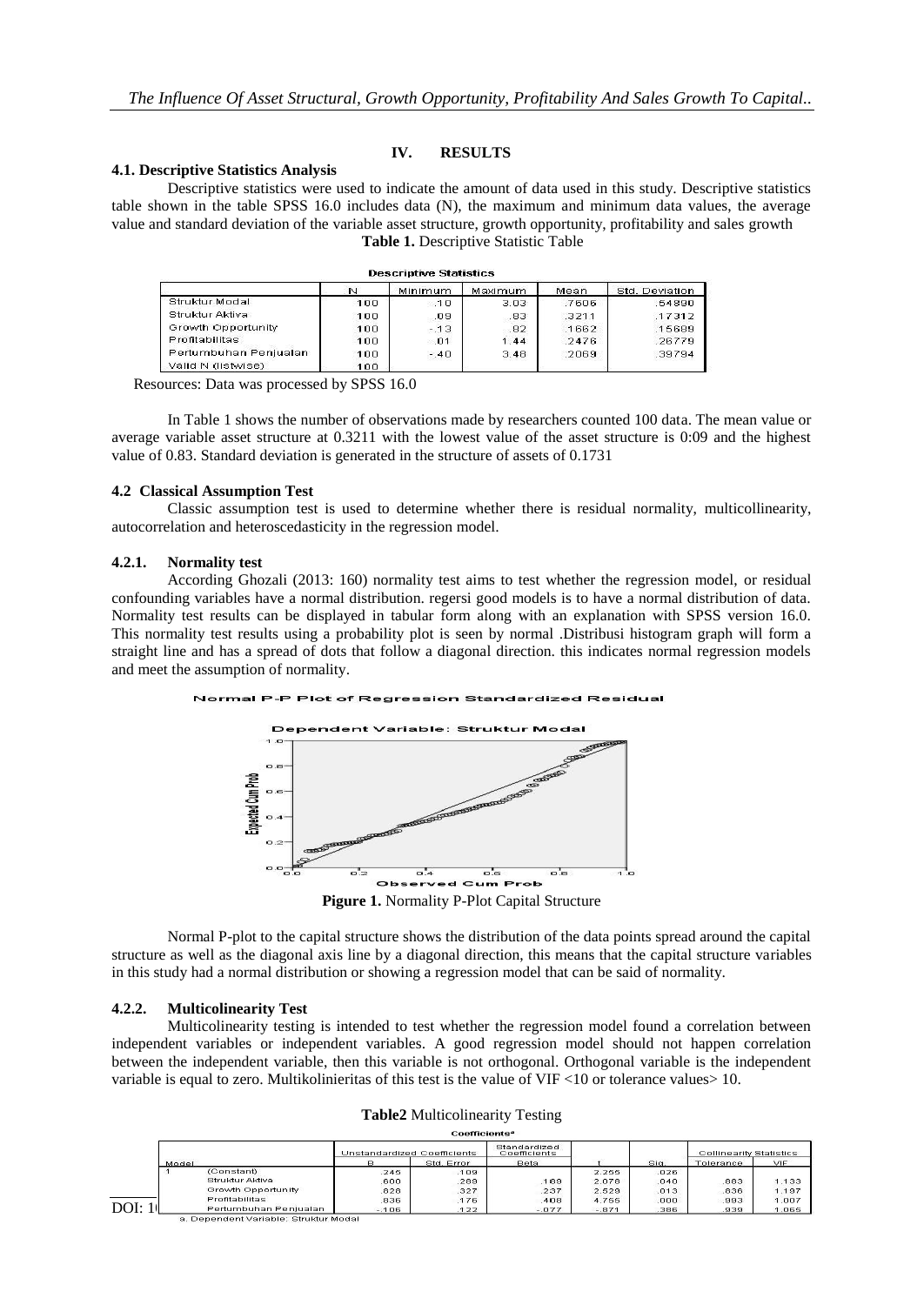Resource : Data was processed by SPSS 16.0

#### **4.2.3. Heteroskidastisitas Testing**

This test to determine whether a regression model areheteroscedastisitas or not is by clayey scatter plot graph. If there are certain patterns as well as specific points on a scatter plot graph like dots that form a regular pattern, it can be concluded that thereheteroskedastisitas.



In that picture is the result of heteroscedasticity test in the regression model. Can be seen from the spread of the points on the graph shows that the deployment occurs above and below the number 0 on the Y axis and does not form a pattern. In this case means that this does not happen heteroscedasticity in regression models, which means all the independent variables affect the dependent variable.

#### **4.2.4 Autocorrelation Testing**

Þ

Autocorrelation testing aims to test whether the linear regression model was no correlation between bullies error in period t with keasalahan bully in period t-1 (previous). If there is a correlation, then the problem is called autocorrelation.

# **Table 3** Autocorrelation Table

#### Model Summary<sup>b</sup>

| Mode | R     | R Square | Adjusted R<br>Square | Std. Error of<br>the Estimate | Durbin-<br>Watson |
|------|-------|----------|----------------------|-------------------------------|-------------------|
|      | .553* | 306      | .276                 | 46695                         | .773              |

a. Predictors: (Constant), Pertumbuhan Penjualan, Profitabilitas, Struktur Aktiva, Growth Opportunity

b. Dependent Variable: Struktur Modal

The above table is the result of autocorrelation in the regression model. In order to know the value of Durbin Watson on the model summary is 1,773, with a view of the table durbin Watson with  $k = 4$  and  $n = 100$ , which means it can be seen the value of the lower limit (dl) was 1,592 and the upper limit (du) is 1,758. based on these results lies in the Watson durbin du  $\langle$ dw  $\langle$ four-dl is 1,758  $\langle$ 1,773  $\langle$ 2,408. of these results it can be concluded that there is no positive autocorrelation resulted in the decision without conclusion.

### **V. Multiple Regression Analysis**

Ghozali (2013: 95) in his book explains that basically regression analysis is the study of the dependence of the dependent variable dengann one or more independent variables, with the purpose of estimating and / or predict the average population or the average value of the dependent variable based on the value of the variable known independent. In this study, the dependent variable (dependent) is a variable capital structure, while being independent variable (free) is the asset structure, growth opportunity, profitability and growth penjulanan. After calculation by using SPSS version 16.0, it can be shown as the following table.

#### **Table 4** Multiple Regression Analysis

Coefficients<sup>3</sup>

|   |                       | Unstandardized Coefficients |            | Standardized<br>Coefficients |         |      |
|---|-----------------------|-----------------------------|------------|------------------------------|---------|------|
|   | Model                 | в                           | Std. Error | Beta                         |         | Sig. |
| D | (Constant)            | .245                        | .109       |                              | 2.255   | .026 |
|   | Struktur Aktiva       | .600                        | .289       | .189                         | 2.078   | .040 |
|   | Growth Opportunity    | .828                        | .327       | .237                         | 2.529   | .013 |
|   | Profitabilitas        | .836                        | .176       | 408                          | 4.755   | .000 |
|   | Pertumbuhan Penjualan | $-.106$                     | 122        | $-.077$                      | $-.871$ | .386 |

a. Dependent Variable: Struktur Modal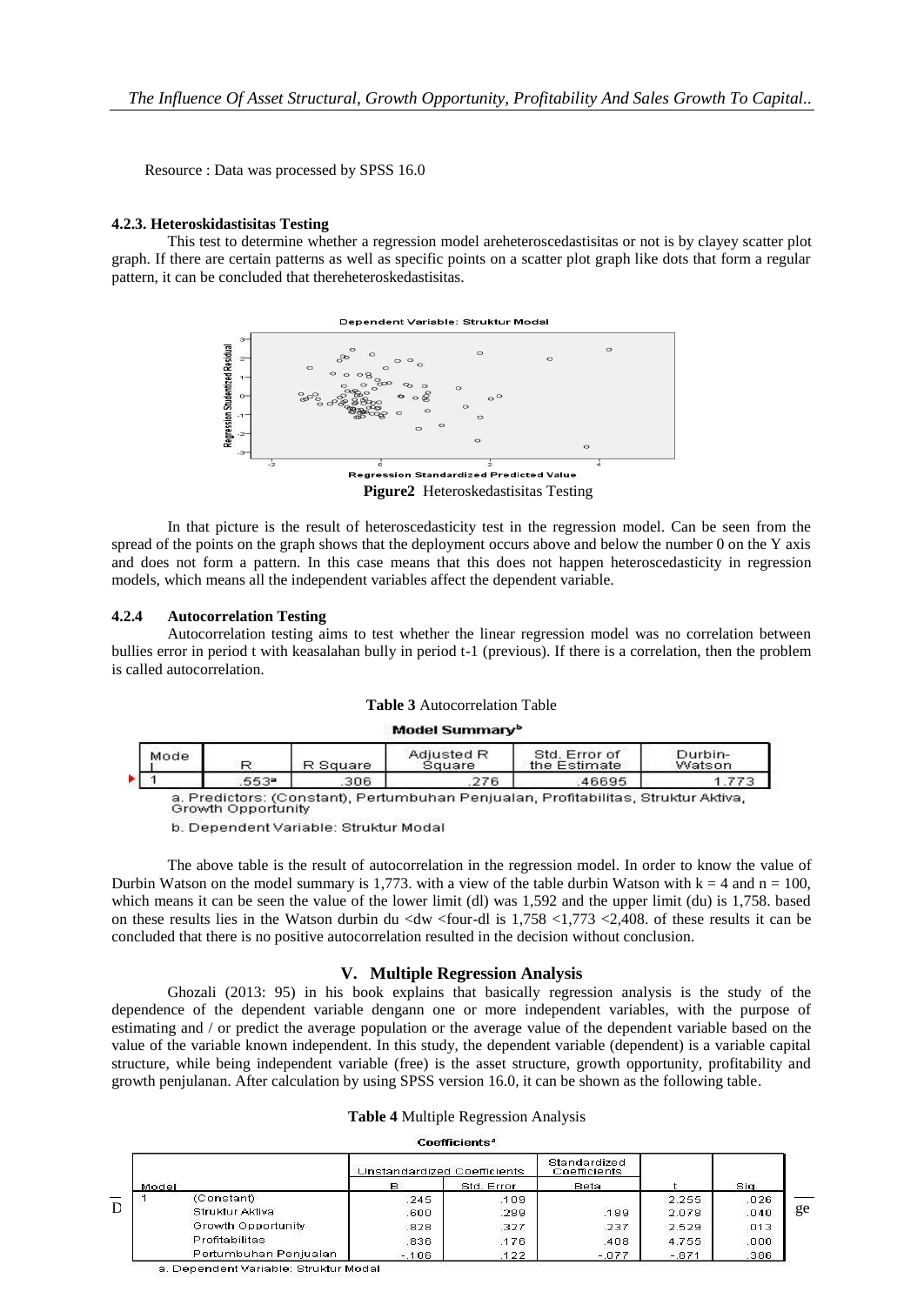Resources : Data was processed by SPSS 16.0

According to the table above, the function equation becomes:

 $Y1 = 0.245 + 0.600 \text{ X}1 + 0.828 \text{ X}2 + 0.836 \text{ X}3 - 0.106 \text{ X}4$ 

Further interpretation of the equations above can be explained as follows:

bo: 0.245 is a constant value, which means when the independent variable or variable asset structure, growth opportunity, profitability and sales growth was constant or no change, then the magnitude of the variable Y (structural assets) amounted to 0.245 units.

- b1 This means that if the value of the asset structure increased one unit, then the variable capital structure will increase by 0,600 units assuming that the variable asset structure, growth opportunity, profitability and sales growth is constant or unchanged.
- b2: This means that if the value of growth opportunity increases one unit, then the variable capital structure will increase by 0.828 units on the assumption that the variable asset structure, growth opportunity, profitability and sales growth is constant or unchanged.
- b3: This means that if the variable profitability increases one unit, then the variable capital structure will be increased by 0,836 units, assuming that the variable asset structure, growth opportunity, profitability and sales growth is constant or unchanged.
- b4: 0.106 is the regression coefficient of variable sales growth if it goes down one unit, then the variable capital structure will increase by 0.106 units on the assumption that the variable asset structure, growth opportunity, profitability and sales growth is constant or unchanged.

# **5.1 Correlation coefficient (R)**

This coefficient shows how much the relationship between the independent variable  $(X)$ simultaneously to the dependent variable (Y). koefisiien correlation calculation results in this study shown in the following table:

## **Tabel 5.** Correlation Coefficient

#### Model Summary<sup>b</sup>

| Mode |      | R Square | Adjusted R<br>Square | Std. Error of<br>the Estimate |
|------|------|----------|----------------------|-------------------------------|
|      | 5539 | 306      | 276                  | 46695                         |

a. Predictors: (Constant), Pertumbuhan Penjualan, Profitabilitas, Struktur Aktiva,<br>Growth Opportunity

b. Dependent Variable: Struktur Modal

Resources : Data was Processed by SPSS 16.0

This indicates that the relationship is going on between the independent variable is the variable capital structure, growth opportunity, profitability and sales growth due to variable capital structure is in a position between 0.400 to 0.599, which means between independent variables and the dependent variable has a medium level of relationship.

## **5.2 Coefficient of Determination**

The coefficient of determination (R2) is intended to determine the best level of accuracy in regression analysis, where it is indicated by the coefficient of determination (R2) between 0 (zero) and 1 (one).

#### **Tabel 6.** Coefficient of Determination Tabel  $\sim$  . The same components of  $\mathbb{R}$

| Model Summary" |       |          |                      |                               |  |
|----------------|-------|----------|----------------------|-------------------------------|--|
| Mode           |       | R Square | Adjusted R<br>Square | Std. Error of<br>the Estimate |  |
|                | .553. | 306      | 276                  | .46695                        |  |

a. Predictors: (Constant), Pertumbuhan Penjualan, Profitabilitas, Struktur Aktiva,<br>Growth Opportunity

b. Dependent Variable: Struktur Modal

The above table shows number Adjusted R Square of 0.276. Donations effect of variable asset structure, growth opportunity, profitability and sales growth impact on the capital structure of 27.6%, the remaining 72.4% is contributed by other variables not examined in this study.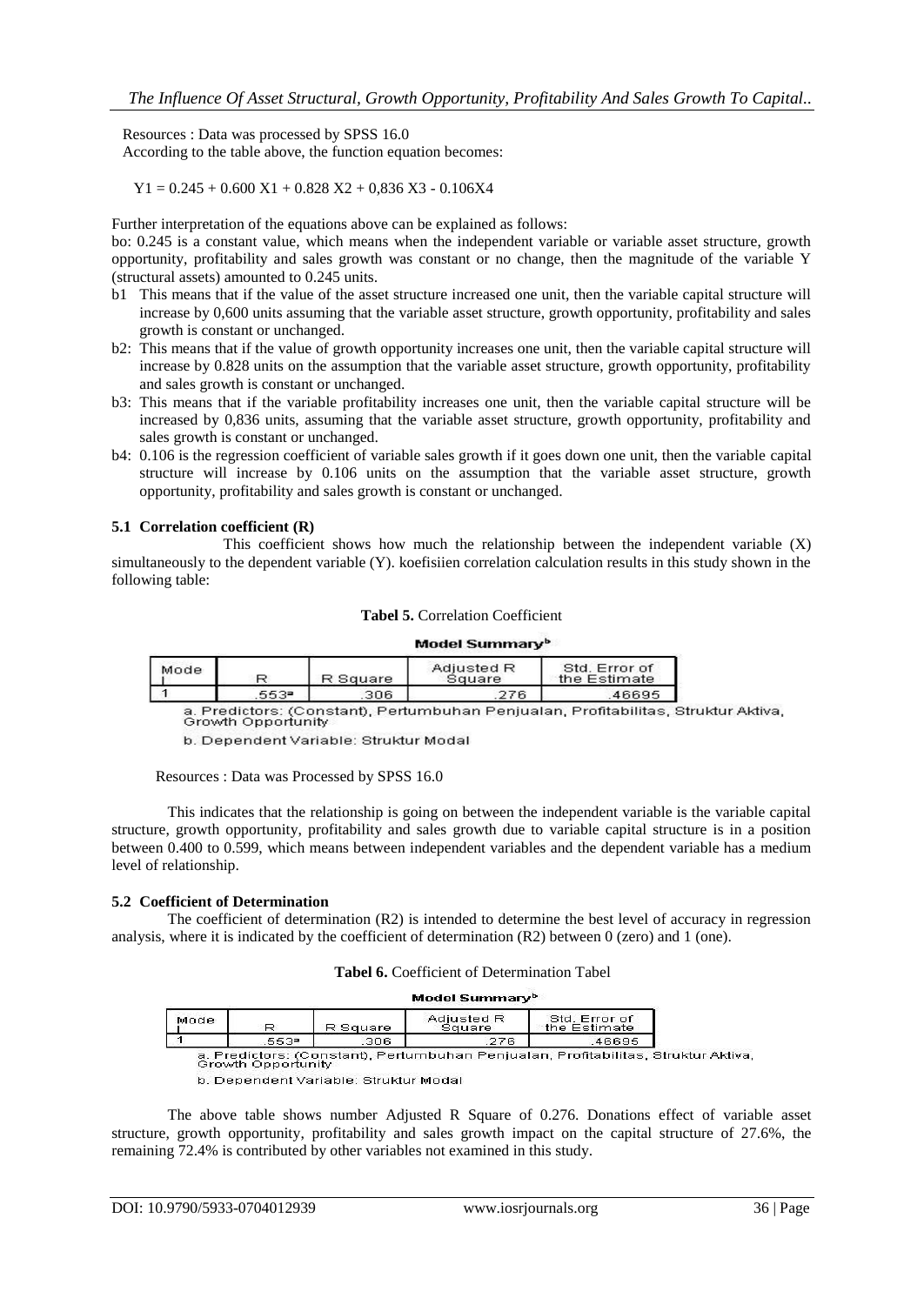# **5.3 Simultaneous Test (Test F)**

F test is used to determine the significance of the influence of four independent variables in these tests the asset structure, growth opportunity, profitability and sales growth of the dependent variable capital structure together, so it can be known whether these variables can be accepted or rejected. F test can be calculated by comparing the value of F arithmetic with F table.



**Picture 3** F Test Curve

Based on the calculation of the above analysis, the obtained results Fhitung 10,450 and Ftabel of 2.70. therefore Ho rejected because Fhitung> Ftabel. From 4:13 Unknown table calculated F value of 10,450 and a significance value of 0.000 (0.000  $\langle 0.005 \rangle$  so that it can be concluded that the independent variable in this research that indicates that the variable asset structure, growth opportunity, profitability and sales growth together have an influence positive and significant impact on the capital structure.

# **5.4 Partial test (t test)**

T test in order to ascertain how far the influence of an individual independent variables in explaining the dependent variable and to indicate the significance of each coefficient from this partial test show that the variable asset structure, growth opportunity and profitability has a partial effect and positive impact on the capital structure, while variable sales growth had a negative impact and no significant effect on the capital structure

# **VI. Discussion**

The research results can be explained as follows:

**6.1 From Classical Assumption Test consists of four (4) types of tests can be explained as follows:**

- Normality Test of 4 (four) variables were tested, namely the asset structure, growth opportunity, profitability and sales growth by using P-plot dots spread following the direction of the diagonal line, it can be concluded based on the method P-plot all the variables considered normal
- Test Multicolinearity 0f 4 (four) variables were tested, namely the asset structure, growth opportunity, profitability and sales growth by using P-plot dots spread following the direction of the diagonal line, it can be concluded based on the method P-plot all the variables considered normal.
- Test Heteroskedastisitas . Heteroskidastity test in this study using the scatterplot. Of 4(four) research variables, a spread of random dots that do not form a particular pattern or shape. The points spread above and below the number 0. Based on the scatterplot method, it can be concluded that there is no heteroscedasticity in research data.
- Test Autocorrelation.Autocorrelation test was conducted using the Durbin-Watson with the results DW 1.773 with a significance of 5%. Based on the Durbin-Watson tables are obtained dl Du amounted to 1.758 and 1.592. From the above it can be concluded calculation results du <dw <four-dl or that 1758 <1773 <2408. Thus it can be said that in this kind of research is not autocorrelation.

## **6.2 From Multiple Regression Test consists of two (2) types of testing methods, namely:**

- Test Correlation Coefficient (R) In this test showed the R or the correlation coefficient of 0.553. From these results it can be concluded that the relationship between the dependent variable and variable independenn have a relationship between .400 to .599, which means having the relationship is.
- Test The coefficient of determination (R2) From testing the coefficient of determination (R2), the results obtained by 0.276. This means that the contribution of independent variables namely asset structure, growth opportunity, profitability and sales growth of 27.6% has an effect on the capital structure. While 72.4% are influenced by other factors not included in this study.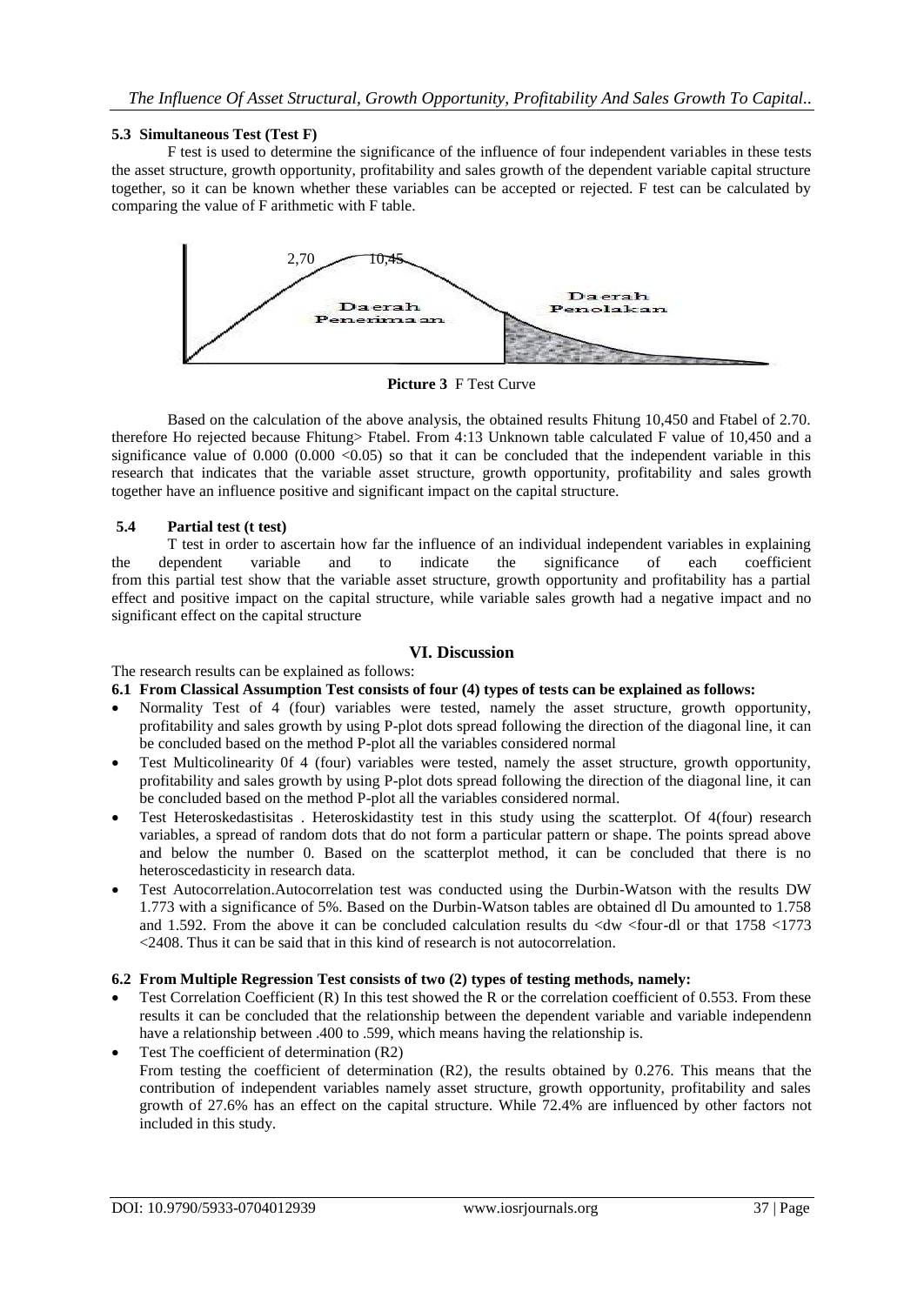# *The Influence Of Asset Structural, Growth Opportunity, Profitability And Sales Growth To Capital..*

# **6.3 From the results of hypothesis testing conducted two (2) test the hypothesis, namely:**

- 1. Simultaneous Test (Test F) Based on the calculations of Ftable and Fhitung in testing the hypothesis that the value of 2.70 and a value Ftabel Fhitung 10.45. of these calculations it can be concluded that Ho is rejected because the value of F> Ftable is 10,450> 2.70. The significant value of 0.000 (0.000 <0.05) so that it can be concluded that the independent variable in this research that indicates that the variable asset structure, growth opportunity, profitability and sales growth together have a positive and significant impact on the capital structure.
- 2. Partial test (t test)
- Assets structure

T test of hypothesis testing to variable asset structure then obtained calculation thitung ttable 2.078 and 1.983. This indicates that the variable asset structure has a partial effect on the capital structure, evidenced by thitung> ttable ie 2,078> 1,983. The structure of assets has a positive regression coefficient of 0.600 and a significance value of 0,040. It can be concluded that the structure of assets has a positive and significant impact on the capital structure.

Growth-Opportunity

T test of hypothesis testing to variable growth opportunity then obtained calculation thitung ttable 2,529 and 1,983. This suggests that the growth opportunity variables have a partial effect on the capital structure, evidenced by thitung> ttable ie 2,529> 1,983. Growth Opportunity has a positive regression coefficient of 0.828 and a significance value of 0.013. It can be concluded that the growth opportunity has a positive and significant impact on the capital structure.

Crofitability

T test of hypothesis testing to profitability variable then obtained calculation thitung ttable 4.755 and 1.983. This shows that the profitability variable has a partial effect on the capital structure, evidenced by thitung> ttable namely 4.755> 1,983. Profitability has a positive regression coefficient of 0.836 and a significance value of 0.000. It can be concluded that profitability has a positive and significant impact on the capital structure.

Sales growth

T test of hypothesis testing to variable sales growth then obtained calculation thitung -0871 and ttable 1,983. This shows that sales growth variables do not have a partial effect on the capital structure, evidenced by thitung <ttable is -0.871 <1,983. Sales growth has a negative regression coefficient of -0.106 and a significance value of 0.386. It can be concluded that the sales growth have a negative impact and no significant effect on the capital structure.

 Based on the test results and based on the hypothesis that have been shut down earlier, then the variable profitability proved to have a more significant impact on the capital structure in bandikan with other variables such as asset structure, growth opportunity and sales growth. This results dibuktinya with partial t test values for profitability that have a greater value than the other that is equal to 4.755.

# **VII. Conclusion**

Based on data analysis and discussion of hypotheses that have been prepared and tested in the previous chapter, it can be concluded as follows:

- The results of simultaneous analysis of variable asset structure, growth opportunity, profitability and sales growth on the capital structure shows that all independent variables have a simultaneous effect on the dependent variable is the capital structure.
- The results of the analysis in partial asset structure, growth opportunity and profitabillitas on capital structure has a significant positive impact and significant. As for the variable sales growth had a negative influence and not psignifikan.
- Based on the results of the partial crushing done in a T test or partial test of the obtained results that profitability had a greater influence than any other variable.

## **Suggestion**

For Academic

This research is expected to develop further research on other financial variables that have a bigger impact on the dependent variable is the capital structure in addition to using the variables used in this study,

- For Companies Through the results of research conducted by the authors, it is expected the company to more effectively manage the asset structure, growth opportunity, profitability and sales growth within the company.
- For Researchers